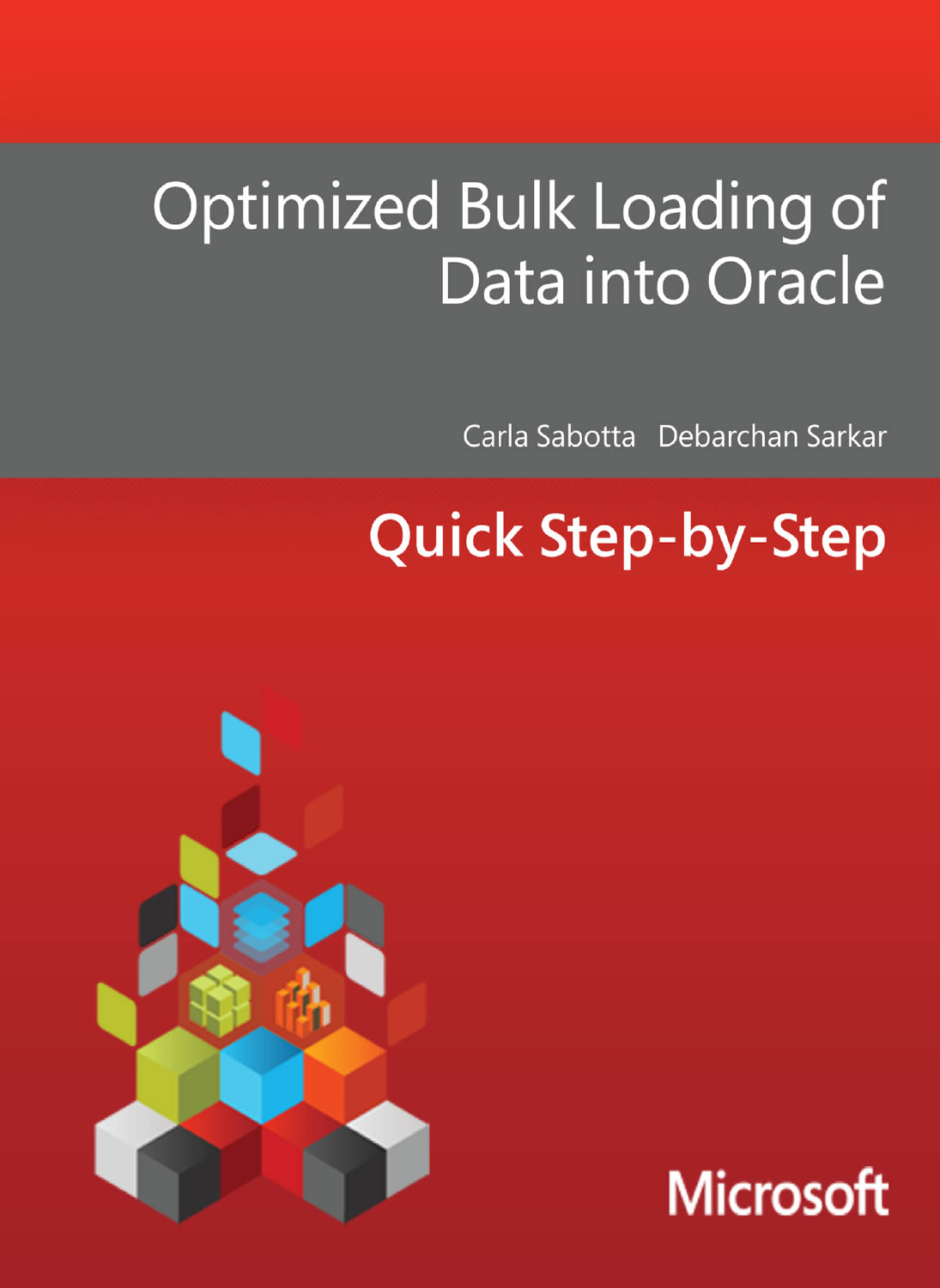### **Optimized Bulk Loadingof Data into Oracle**

Carla Sabotta, Debarchan Sarkar

**Summary:** SQL Server 2008 and SQL Server 2008 R2 (Enterprise and Developer editions) support bulk loading Oracle data using Integration Services packages with the Microsoft Connector for Oracle by Attunity. For SQL Server 2005 and the non-Enterprise and non-Developer editions of SQL Server 2008 and 2008 R2, there are alternatives for achieving optimal performance when loading Oracle data. This paper discusses these alternatives.

The Enterprise and Developer editions of SQL Server 2012 also support bulk loading Oracle data using Integration Services packages with the Microsoft Connector for Oracle by Attunity.

**Category:**Quick Step-by-Step **Applies to:** SQL Server 2005 (all editions), SQL Server 2008, SQL Server 2008 R2, and SQL Server 2012 (non-Enterprise and non-Developer editions **Source:** White paper [\(link to source content\)](http://msdn.microsoft.com/en-us/library/hh923024.aspx) **E-book publication data:** November 2012

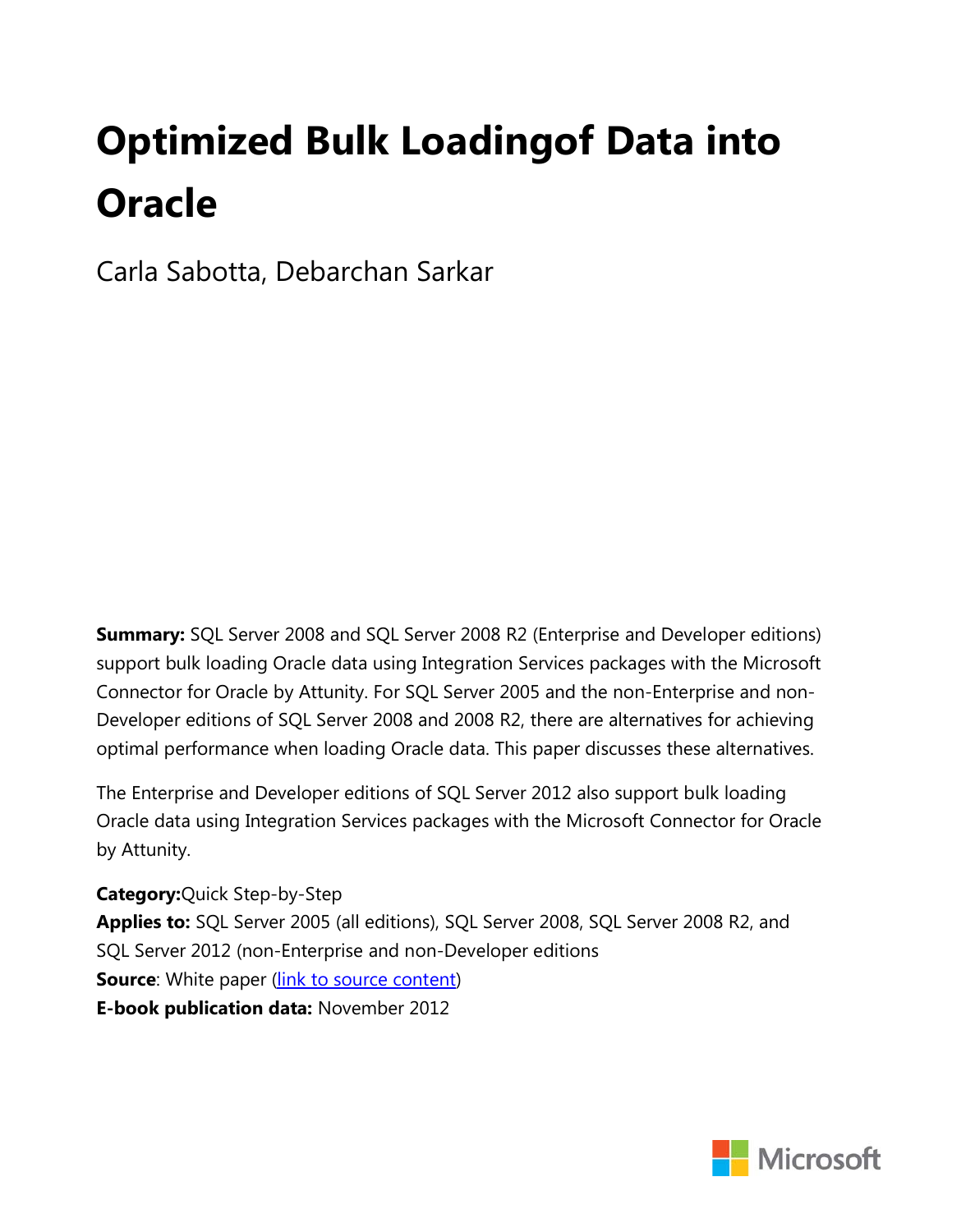#### Copyright © 2012 by Microsoft Corporation

All rights reserved. No part of the contents of this book may be reproduced or transmitted in any form or by any means without the written permission of the publisher.

Microsoft and the trademarks listed at

<http://www.microsoft.com/about/legal/en/us/IntellectualProperty/Trademarks/EN-US.aspx>are trademarks of the Microsoft group of companies. All other marks are property of their respective owners.

The example companies, organizations, products, domain names, email addresses, logos, people, places, and events depicted herein are fictitious. No association with any real company, organization, product, domain name, email address, logo, person, place, or event is intended or should be inferred.

This book expresses the author's views and opinions. The information contained in this book is provided without any express, statutory, or implied warranties. Neither the authors, Microsoft Corporation, nor its resellers, or distributors will be held liable for any damages caused or alleged to be caused either directly or indirectly by this book.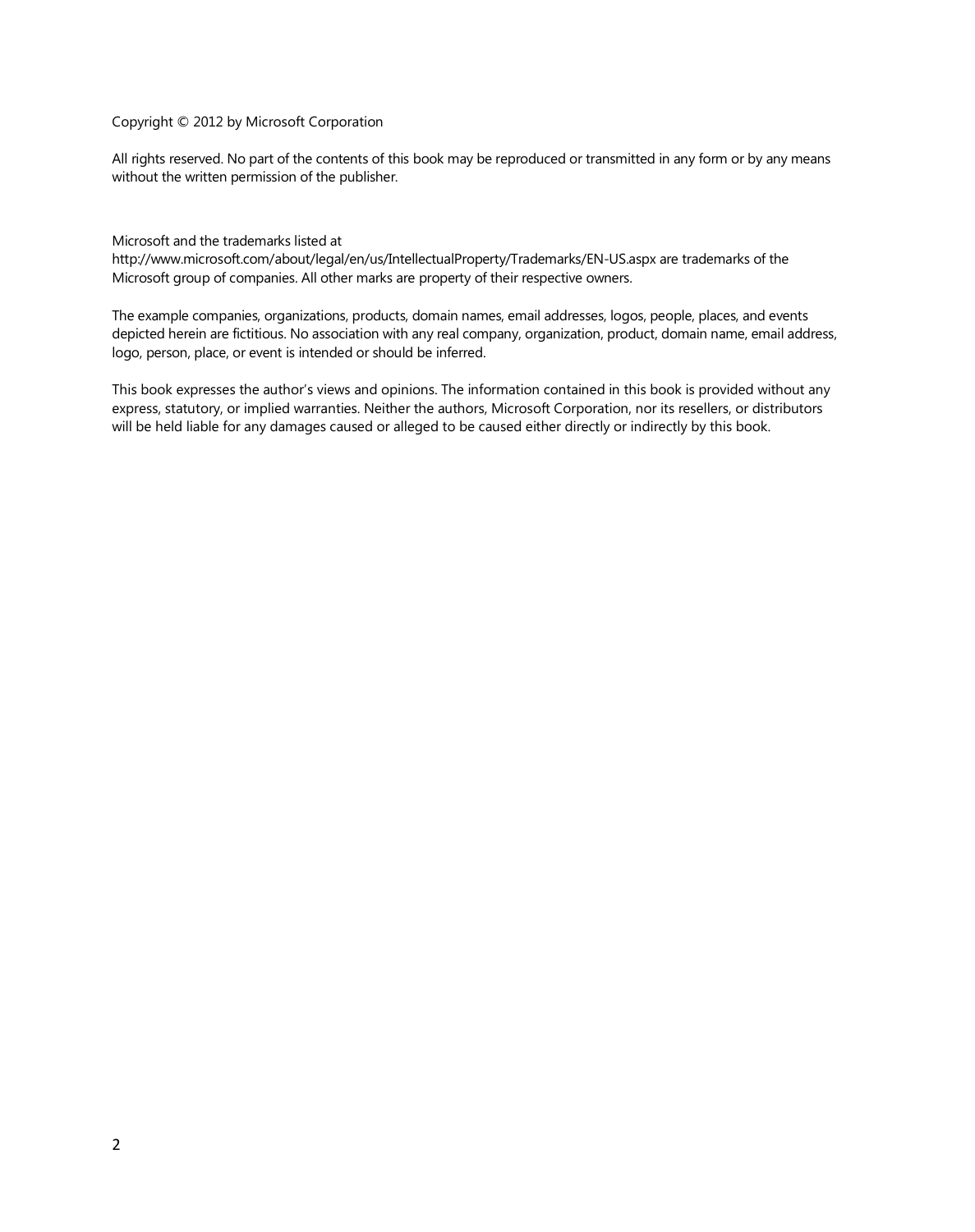### <span id="page-3-0"></span>**Contents**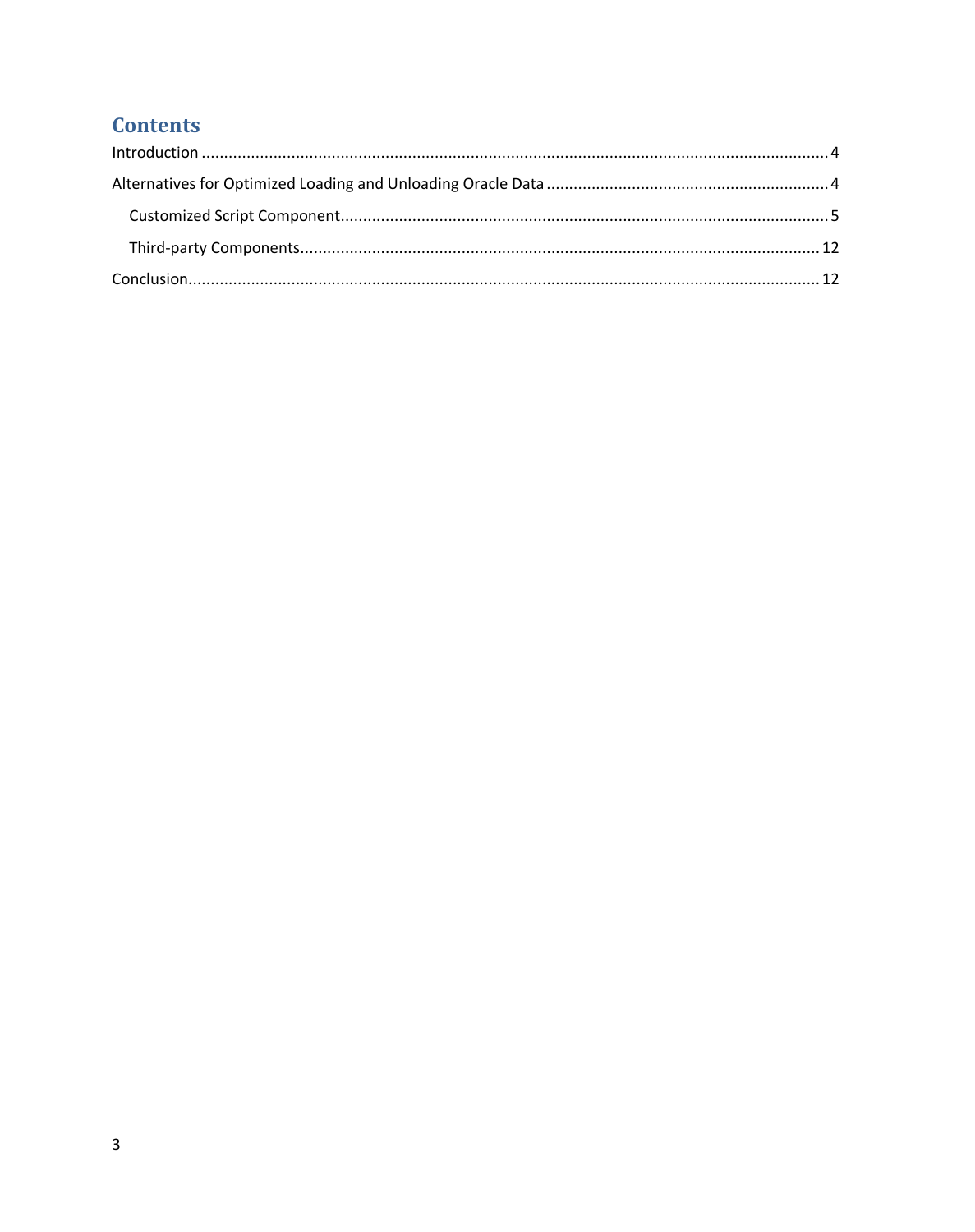#### <span id="page-4-0"></span>**[Introduction](#page-3-0)**

SQL Server 2008, 2008 R2, and 2012 (Enterprise and Developer editions) support bulk loadingOracle data using Integration Services (SSIS) packages. The Microsoft Connector for Oracle by Attunity provides optimal performance through their high-speed connectors during the loading or unloading of data from Oracle. For more information, see [Using the Microsoft](http://msdn.microsoft.com/en-us/library/ee470675(SQL.100).aspx)  [Connector for Oracle by Attunity with SQL Server 2008 Integration](http://msdn.microsoft.com/en-us/library/ee470675(SQL.100).aspx)  [Services\(http://msdn.microsoft.com/en-us/library/ee470675\(SQL.100\).aspx\)](http://msdn.microsoft.com/en-us/library/ee470675(SQL.100).aspx).

SQL Server 2005 and the non-Enterprise and non-Developer editions of SQL Server 2008, 2008 R2, and 2012don't provide an out-of-the box option for bulk loadingOracle data.

• The fastload options for the OLE DB destination aren't available when you use the Oracle OLE DB provider for Oracle because the provider doesn't implement the [IRowsetFastLoad](http://msdn.microsoft.com/en-us/library/ms131708.aspx) ([http://msdn.microsoft.com/en-us/library/ms131708.aspx\)](http://msdn.microsoft.com/en-us/library/ms131708.aspx) interface.

In addition, the current design of SSIS is such that it makes the fast load options available only for the SQL providers. The options aren't available for any other provider even if the provider implements the IRowsetFastLoad interface.

<span id="page-4-1"></span>• The Microsoft OLE DB Provider for Oracle is deprecated and not recommended to use against Oracle versions later than 8i. <http://support.microsoft.com/kb/244661>

In SQL Server 2005 and the non-Enterprise and non-Developer editions of SQL Server 2008, 2008 R2, and 2012, the out-of-the box, SSIS componentsimplement single row inserts to load data to Oracle. When you use single row inserts, the following issues may occur.

- Long load times and poor performance
- Data migration deadlines are not met
- Timeout during the ETL process for large production databases (greater than 500GB) with complex referential integrity

For these releases, there are alternatives for achieving optimal performance when loading Oracle data. This paper discussesthese alternatives.

#### **Alternatives [for Optimized Loading and Unloading Oracle Data](#page-3-0)**

The following are alternatives foroptimizing the loading of Oracle data.

| <b>Alternative</b>                 | <b>SQL Server Versions</b>                                                                                     |
|------------------------------------|----------------------------------------------------------------------------------------------------------------|
| <b>Customized Script component</b> | SQL Server 2005 and the non-Enterprise and<br>non-Developer editions of SQL Server 2008,<br>2008 R2, and 2012. |
| Third-party components             | SQL Server 2005 and the non-Enterprise and                                                                     |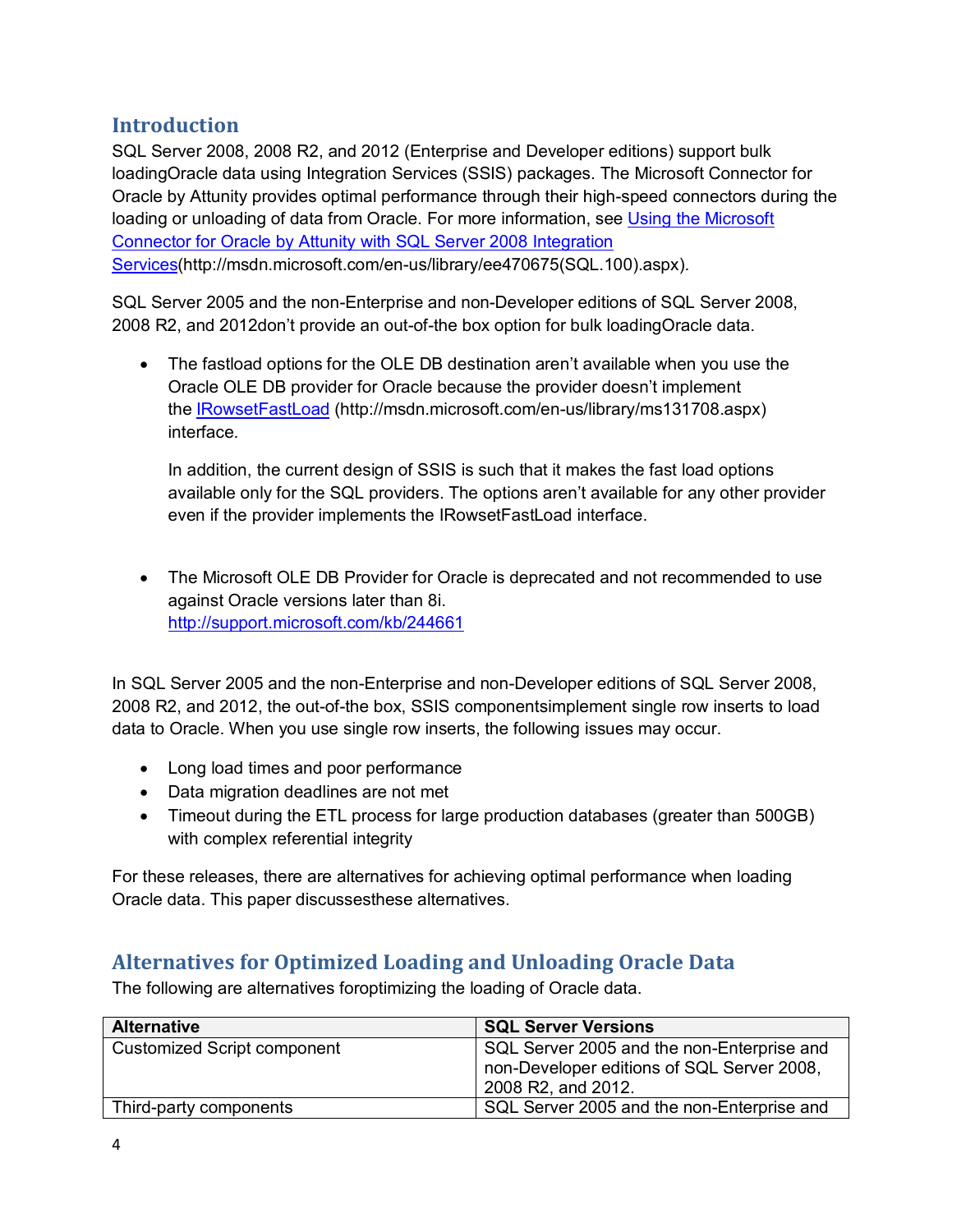<span id="page-5-0"></span>

| I non-Developer editions of SQL Server 2008 |
|---------------------------------------------|
| and 2008 R2.                                |
|                                             |

#### **[Customized Script Component](#page-3-0)**

In this solution, a Script component is configured as a destination. The component connects to Oracle using the OLE DB provider from Oracle (OraOLEDB) and bulk loads data to an Oracle database.The Script component performs the data loadin about half the time that it would take to perform single row inserts using an OLE DB destination.

The provider is included in the Oracle Data Access Components (ODAC) that is available for download on the [Oracle Data Access Componentss](http://www.oracle.com/technetwork/topics/dotnet/utilsoft-086879.html)ite

([http://www.oracle.com/technetwork/topics/dotnet/utilsoft-086879.html\).](http://www.oracle.com/technetwork/topics/dotnet/utilsoft-086879.html)An Oracle online account is required to download the software.

**Note**: You can also configure the Script component to connect to Oracle using the ODP.Net provider from Oracle.

The [System.Data.OleDb namespace\(](http://msdn.microsoft.com/en-us/library/system.data.oledb(VS.80).aspx)[http://tinyurl.com/7zuffuf\)](http://tinyurl.com/7zuffuf) is used in the script, as shown in the Microsoft Visual Basic code example below. The namespace is the .NET Framework Data Provider for OLE DB.

The [PreExecute\(](http://msdn.microsoft.com/en-us/library/microsoft.sqlserver.dts.pipeline.scriptcomponent.preexecute(SQL.90).aspx)[http://tinyurl.com/86e4exe\)](http://tinyurl.com/86e4exe) method is overridden to create the OleDbParameter objects for each of the input columns. The parameters are added to the OleDbCommand Object, to configure the parameterized command that the destination will use to insert the data. In the example, the input columns are CustomerID, TerritoryID, AccountNumber, and ModifiedDate. Then, the database transaction is started.

The [AcquireConnections\(](http://msdn.microsoft.com/en-us/library/microsoft.sqlserver.dts.pipeline.scriptcomponent.acquireconnections(SQL.90).aspx)[http://tinyurl.com/7qkkqvq\)](http://tinyurl.com/7qkkqvq)method is overridden to return a System.Data.OleDb.OleDbConnection from the connection manager that connects to the Oracle database.

The [ProcessInputRow](http://msdn.microsoft.com/en-us/library/ms187303(SQL.90).aspx) ([http://tinyurl.com/8y7vnh5\)](http://tinyurl.com/8y7vnh5) method is overridden to process the data in each input row as it passes through.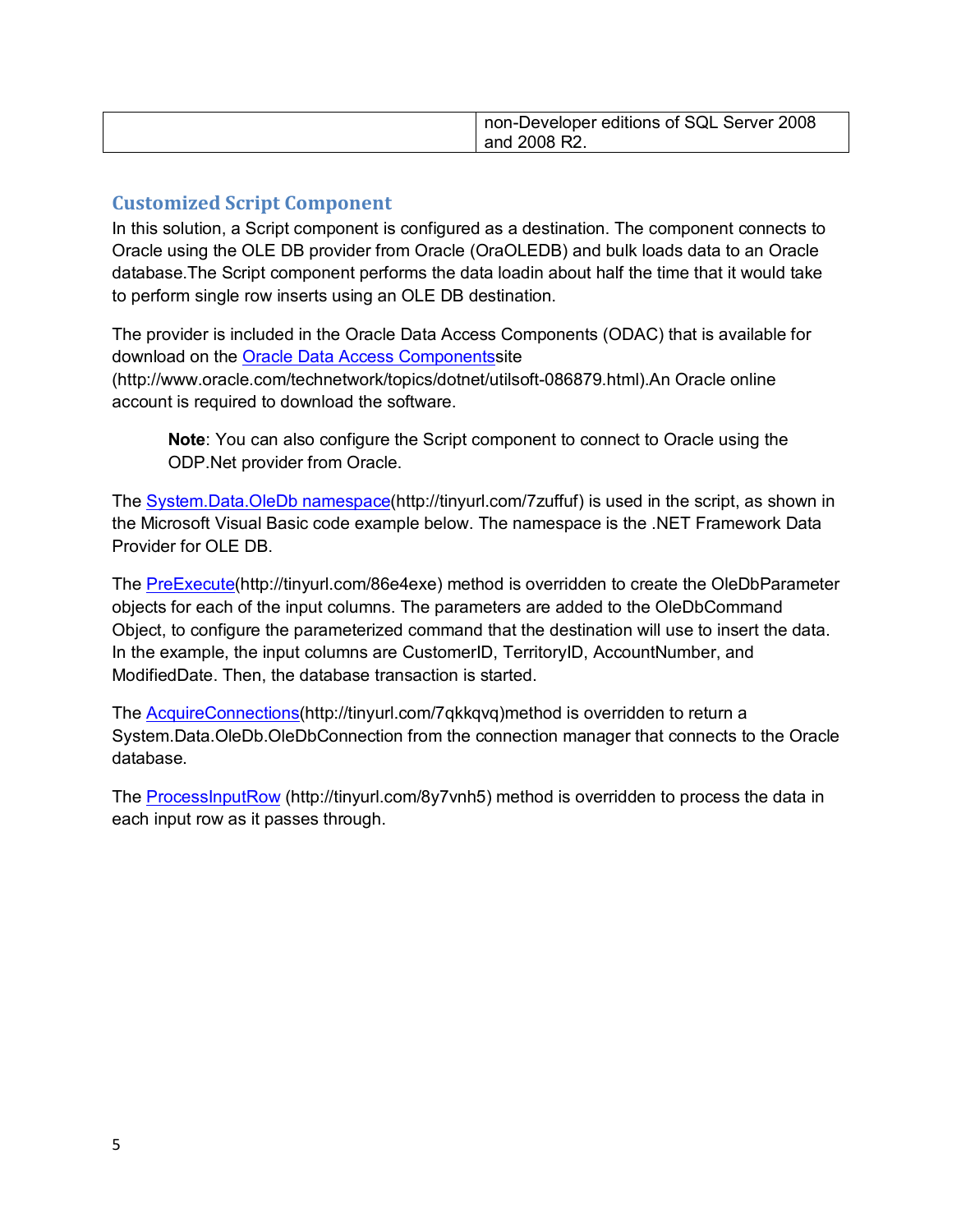#### **Toconfigure the Script component**

- 1. Add adata source to the package, such as an OLE DB Source. The data source should have fields that can be easily loaded into a target table. In this example, we're using the Customer table in the AdventureWorks database as the data source, and selecting the CustomerID, TerritoryID, AccountNumber, and ModifiedDate input columns.
- 2. Add a Script component and configure the component as a destination. Connect the component to the data source.
- 3. Double-click the Script component to open the **Script Transformation Editor**.

| Script Transformation Editor                                                                                                                 |                     | $-1$                                                                                                                                                                           | $\mathbf{x}$<br>$\Box$ |  |
|----------------------------------------------------------------------------------------------------------------------------------------------|---------------------|--------------------------------------------------------------------------------------------------------------------------------------------------------------------------------|------------------------|--|
| Access Microsoft Visual Studio for Applications (VSA) to write scripts using Microsoft Visual Basic .NET and configure component properties. |                     |                                                                                                                                                                                |                        |  |
| <b>Input Columns</b><br><b>Inputs and Outputs</b><br><b>Script</b><br><b>Connection Managers</b>                                             | Input name:         | Input 0<br>Available Input Columns<br>Name<br>CustomerID<br>$\overline{\mathcal{A}}$<br>TerritoryID<br>$\nabla$<br>AccountNumber<br>$\overline{v}$<br>ModifiedDate<br>$\nabla$ |                        |  |
|                                                                                                                                              | <b>Input Column</b> | <b>Output Alias</b>                                                                                                                                                            | <b>Usage Type</b>      |  |
|                                                                                                                                              | CustomerID          | CustomerID                                                                                                                                                                     | ReadOnly               |  |
|                                                                                                                                              | TerritoryID         | TerritoryID                                                                                                                                                                    | <b>ReadOnly</b>        |  |
|                                                                                                                                              | AccountNumber       | AccountNumber                                                                                                                                                                  | <b>ReadOnly</b>        |  |
|                                                                                                                                              | ModifiedDate        | ModifiedDate                                                                                                                                                                   | <b>ReadOnly</b>        |  |
|                                                                                                                                              |                     |                                                                                                                                                                                | OK<br>Cancel<br>Help   |  |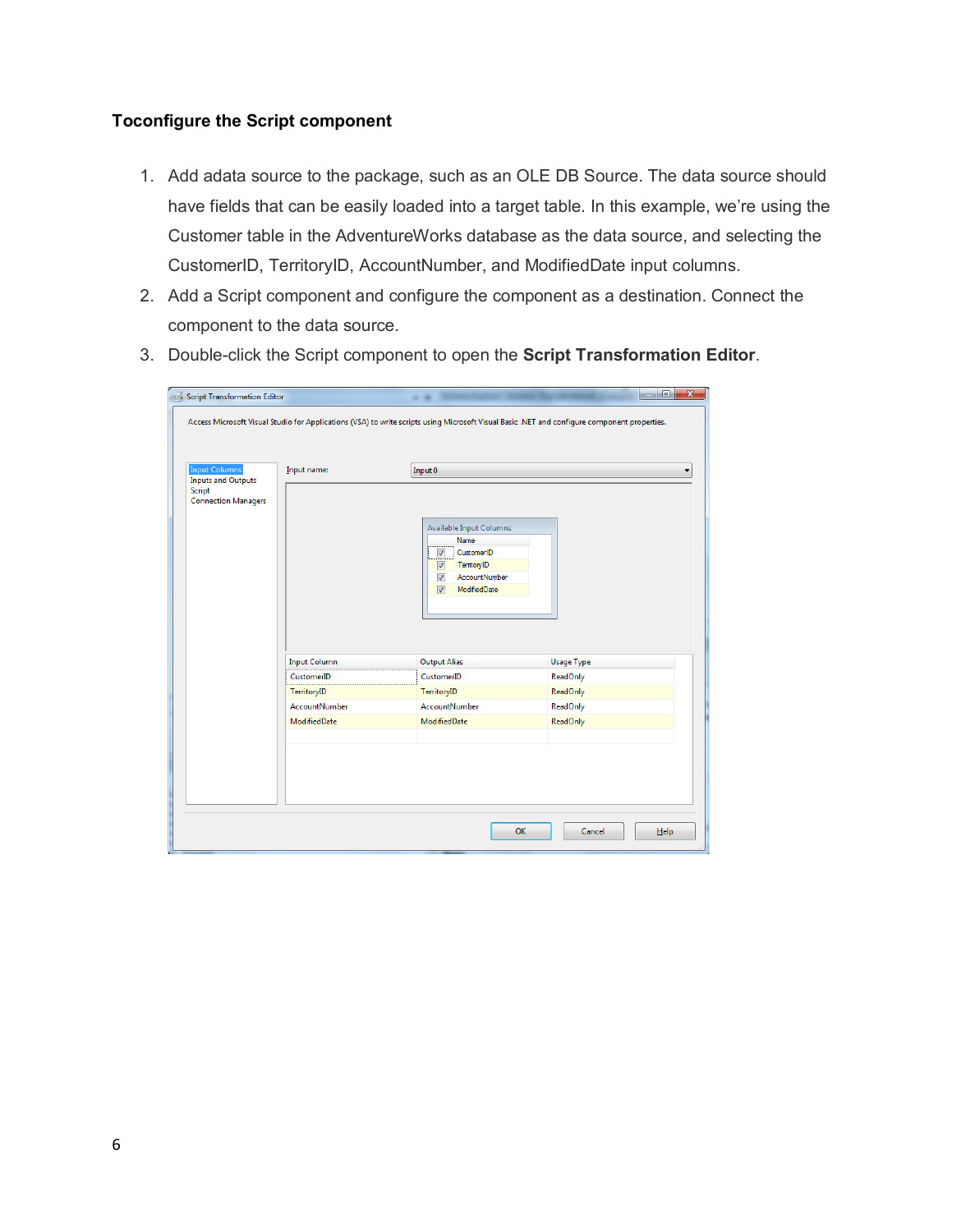4. Click **Connection Managers** in the left-hand pane.

| Script Transformation Editor                                                       |                                                                                         |                           |                                                                                                                                                  | $\begin{array}{ c c c }\n\hline\n\hline\n\end{array}$<br>$\qquad \qquad \Box$ |
|------------------------------------------------------------------------------------|-----------------------------------------------------------------------------------------|---------------------------|--------------------------------------------------------------------------------------------------------------------------------------------------|-------------------------------------------------------------------------------|
| configure component properties.                                                    |                                                                                         |                           | Access Microsoft Visual Studio Tools for Applications (VSTA) to write scripts using Microsoft Visual Basic 2010 or Microsoft Visual C# 2010, and |                                                                               |
| Script<br><b>Input Columns</b><br>Inputs and Outputs<br><b>Connection Managers</b> | Specify the connection managers that the script component uses.<br>Connection managers: |                           |                                                                                                                                                  |                                                                               |
|                                                                                    | Name                                                                                    | <b>Connection Manager</b> | Description                                                                                                                                      |                                                                               |
|                                                                                    | Connection                                                                              |                           | Ξ                                                                                                                                                |                                                                               |
|                                                                                    |                                                                                         | <new connection=""></new> |                                                                                                                                                  |                                                                               |
|                                                                                    |                                                                                         | LocalHost.AdventureWorks2 |                                                                                                                                                  |                                                                               |
|                                                                                    |                                                                                         |                           |                                                                                                                                                  |                                                                               |
|                                                                                    |                                                                                         |                           |                                                                                                                                                  |                                                                               |
|                                                                                    |                                                                                         |                           |                                                                                                                                                  |                                                                               |
|                                                                                    |                                                                                         |                           |                                                                                                                                                  |                                                                               |
|                                                                                    |                                                                                         |                           |                                                                                                                                                  |                                                                               |
|                                                                                    |                                                                                         |                           |                                                                                                                                                  |                                                                               |
|                                                                                    |                                                                                         |                           |                                                                                                                                                  |                                                                               |
|                                                                                    |                                                                                         |                           |                                                                                                                                                  |                                                                               |
|                                                                                    |                                                                                         |                           |                                                                                                                                                  |                                                                               |
|                                                                                    |                                                                                         |                           |                                                                                                                                                  |                                                                               |
|                                                                                    |                                                                                         |                           |                                                                                                                                                  |                                                                               |
|                                                                                    |                                                                                         |                           |                                                                                                                                                  |                                                                               |
|                                                                                    | Add                                                                                     | Remove                    |                                                                                                                                                  |                                                                               |
|                                                                                    |                                                                                         |                           | OK<br>Cancel                                                                                                                                     | Help                                                                          |
|                                                                                    |                                                                                         |                           |                                                                                                                                                  | al.                                                                           |

- 5. Click **Add**, and then select **<New connection>** in the **Connection Manager**Field. The **Add SSIS Connection Manager** dialog box appears.
- 6. In the **Add SSIS Connection Manager** dialog box, select **ADO.NET**in the **Connection manager type** area, and then click **Add**.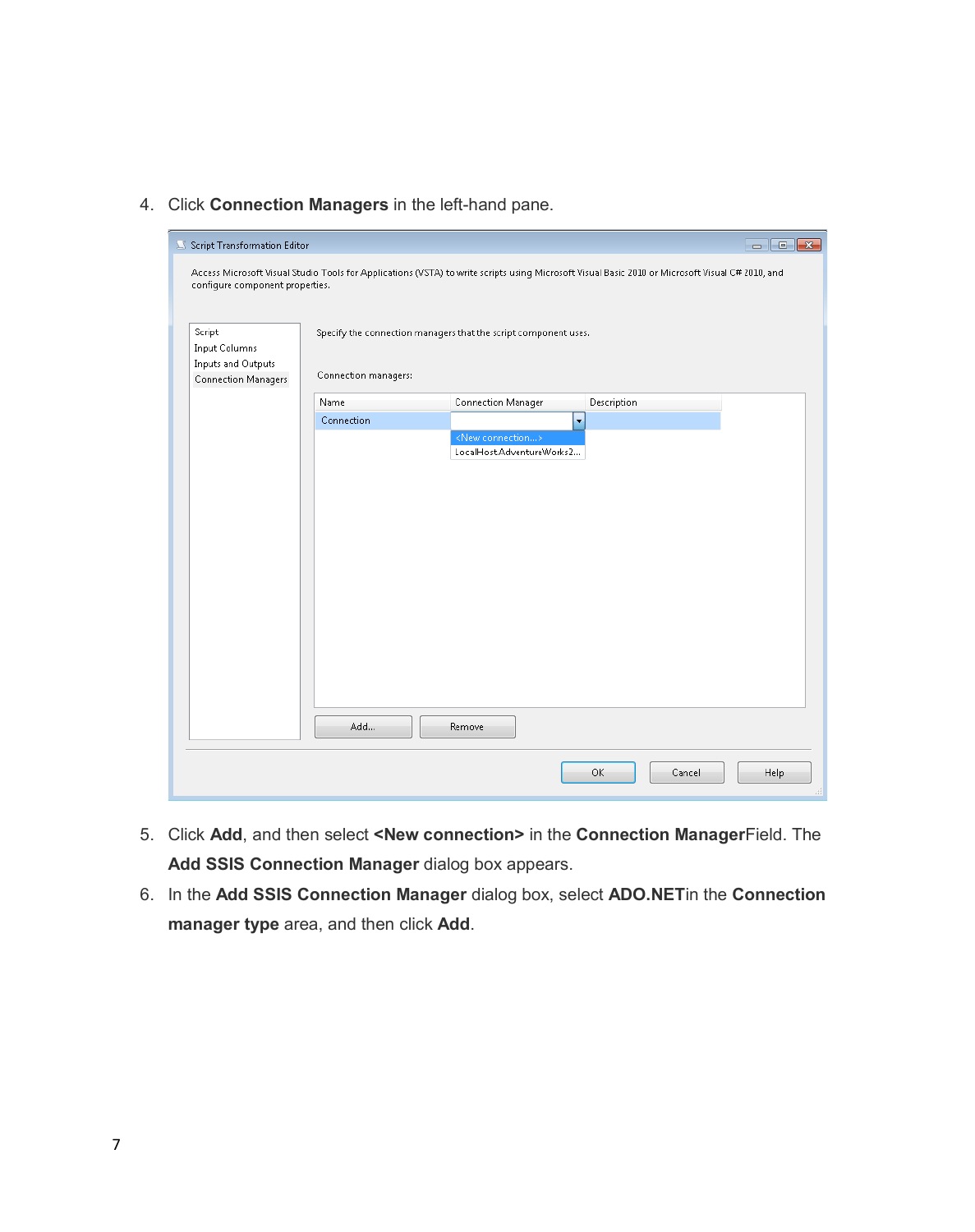|                          | Select the type of connection manager to add to the package. |                          |                     |
|--------------------------|--------------------------------------------------------------|--------------------------|---------------------|
|                          |                                                              |                          |                     |
| Connection manager type: |                                                              |                          |                     |
| <b>Type</b>              | Description                                                  | File Na                  | File V <sup>-</sup> |
| <b>ADO</b>               | Connection manager for ADO connections                       | $C:\P$ ro                | 2005.               |
| ADO.NET                  | Connection manager for ADO.NET connections                   | $C:\P$ ro                | 2005.               |
| <b>EXCEL</b>             | Connection manager for Excel files                           | $C:\P$ ro                | 2005.               |
| <b>FILE</b>              | Connection manager for files                                 | $C:\P$ ro                | 2005.               |
| <b>FI ATFILE</b>         | Connection manager for flat files                            | $C:$ Pro                 | 2005.               |
| <b>FTP</b>               | Connection manager for FTP connections                       | $C\setminus$ Pro $\dots$ | $2005. \equiv$      |
| <b>HTTP</b>              | Connection manager for HTTP connections                      | $C:$ Pro                 | 2005.               |
| MSMO                     | Connection manager for the Message Queue t                   | Micros                   | 9.0.24              |
| MSOLAP90                 | Connection manager for Analysis Services con                 | $C:\P$ ro                | 2005.               |
| <b>MULTIFILE</b>         | Connection manager for multiple files                        | $C\backslash$ Pro        | 2005.               |
| <b>MULTIFLATFILE</b>     | Connection manager for multiple flat files                   | $C:\P$ ro                | 2005.               |
| <b>ODBC</b>              | Connection manager for ODBC connections                      | $C:\P$ ro                | 2005.               |
| <b>OLEDB</b>             | Connection manager for OLE DB connections                    | $C:\P$ ro                | 2005.               |
| <b>SMOServer</b>         | Connection manager for SQL Server transfer ta                | Micros                   | 9.0.24              |
| <b>SMTP</b>              | Connection manager for the Send Mail task                    | Micros                   | 9.0.24              |
|                          | ш                                                            |                          |                     |

- 7. In the **Configure ADO.NET Connection Manager** dialog box click **New** to create a new data connection for the connection manager.
- 8. In the **Connection Manager**dialog box, click the arrow next to the **Provider** drop-down list.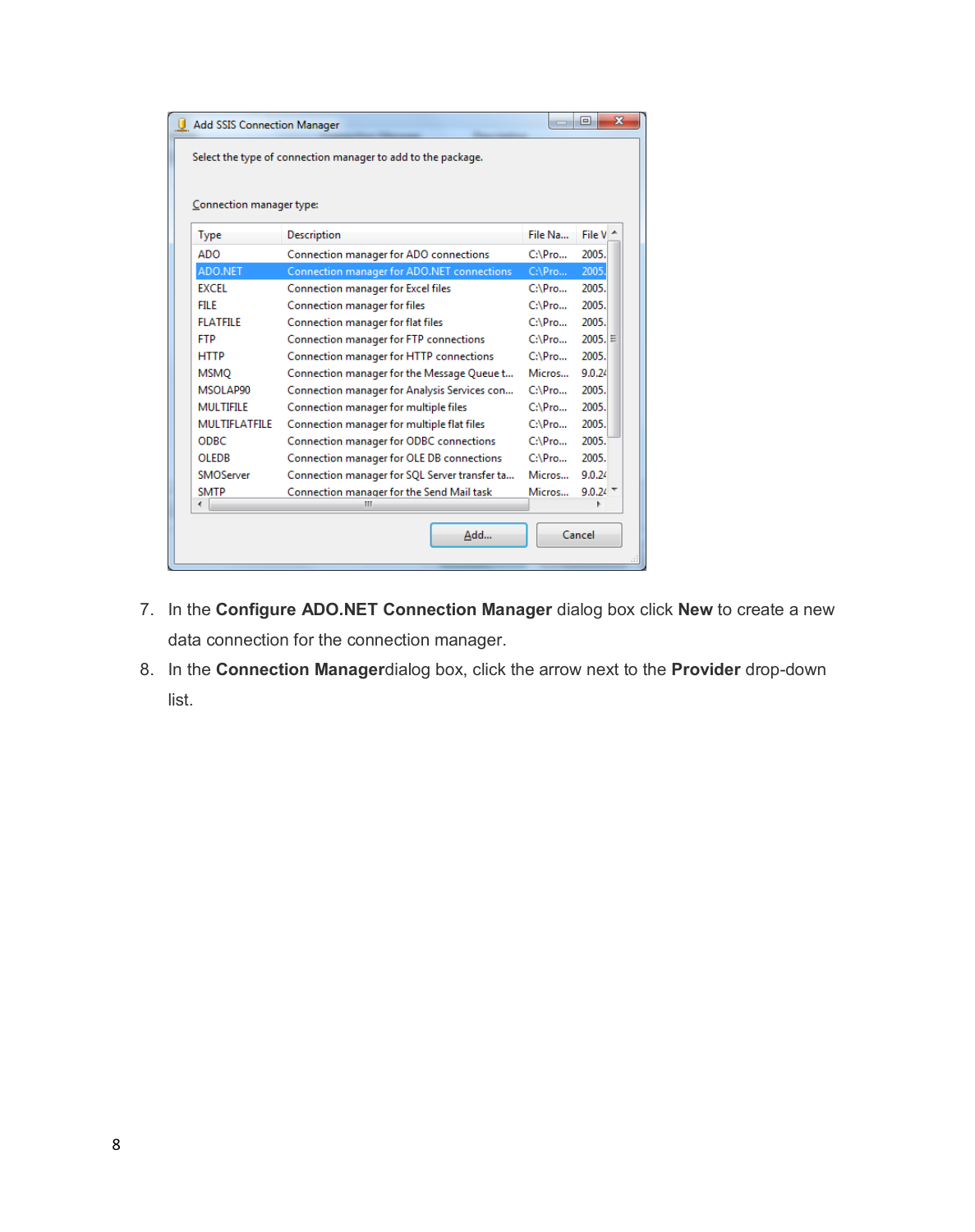

- 9. Expand the **.Net Providers for OleDb** folder, click **Oracle Provider for OLE DB**, and then click **OK**.
- 10. Click **Test Connection**to confirm the connection, and then click **OK**.
- 11. In the **Configure ADO.NET Connection Manager** dialog box, click the data connection you've created, and then click **OK**.
- 12. In the **Script Transformation Editor**, click **Input Columns** in the left-hand pane, and click the CustomerID, TerritoryID, AccountNumber, and ModifiedDate columns in the **Available Input Columns** box.
- 13. Click **Script** in the left-hand pane.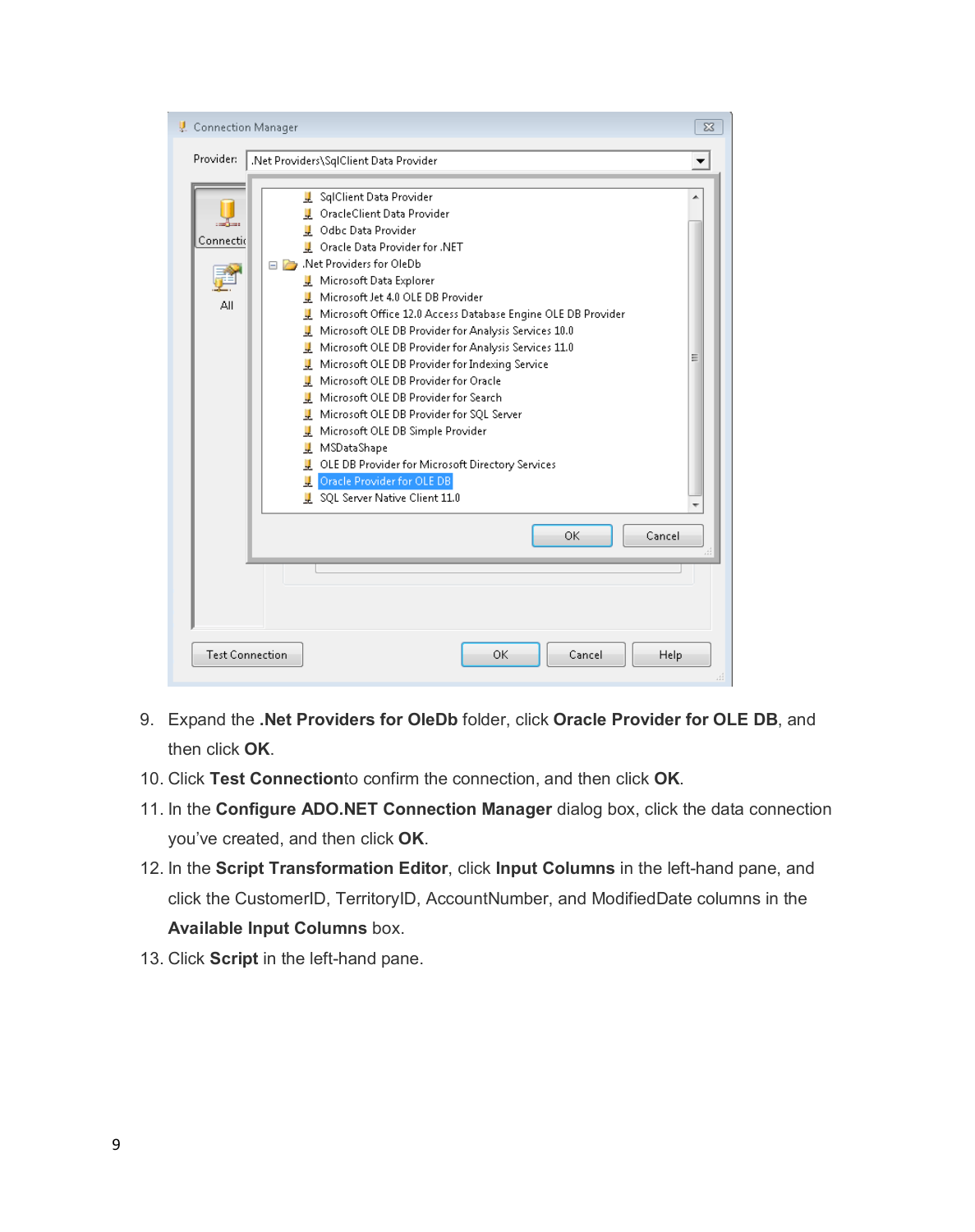| Script Transformation Editor                         |                                                                          | $\Box$ $\Box$ $\mathbf{x}$                                                                                                                       |  |
|------------------------------------------------------|--------------------------------------------------------------------------|--------------------------------------------------------------------------------------------------------------------------------------------------|--|
| configure component properties.                      |                                                                          | Access Microsoft Visual Studio Tools for Applications (VSTA) to write scripts using Microsoft Visual Basic 2010 or Microsoft Visual C# 2010, and |  |
| Script<br><b>Input Columns</b><br>Inputs and Outputs | Properties:                                                              |                                                                                                                                                  |  |
| <b>Connection Managers</b>                           | △ Common Properties                                                      |                                                                                                                                                  |  |
|                                                      | ComponentClassID                                                         | {874F7595-FB5F-40FF-96AF-FBFF8250E3EF}                                                                                                           |  |
|                                                      | ContactInfo                                                              | Includes and runs custom script code. For example, apply a b                                                                                     |  |
|                                                      | Description                                                              | Includes and runs custom script code. For example, apply a b                                                                                     |  |
|                                                      | ID                                                                       | 98                                                                                                                                               |  |
|                                                      | IdentificationString                                                     | Script Component                                                                                                                                 |  |
|                                                      | IsDefaultLocale                                                          | True                                                                                                                                             |  |
|                                                      | LocaleID                                                                 | English (United States)                                                                                                                          |  |
|                                                      | Name                                                                     | <b>Script Component</b>                                                                                                                          |  |
|                                                      | PipelineVersion                                                          | Ĥ.                                                                                                                                               |  |
|                                                      | UsesDispositions                                                         | False                                                                                                                                            |  |
|                                                      | ValidateExternalMetadata                                                 | True                                                                                                                                             |  |
|                                                      | Version                                                                  | 8                                                                                                                                                |  |
|                                                      | 4 Custom Properties                                                      |                                                                                                                                                  |  |
|                                                      | ReadOnlyVariables                                                        |                                                                                                                                                  |  |
|                                                      | ReadWriteVariables                                                       |                                                                                                                                                  |  |
|                                                      | ScriptLanguage                                                           | Microsoft Visual Basic 2010                                                                                                                      |  |
|                                                      | UserComponentTypeName                                                    | Microsoft.SqlServer.Dts.Pipeline.ScriptComponentHost, Micr                                                                                       |  |
|                                                      | ScriptLanguage<br>Specifies the programming language used by the script. |                                                                                                                                                  |  |
|                                                      |                                                                          | Edit Script                                                                                                                                      |  |
|                                                      |                                                                          | <b>OK</b><br>Cancel<br>Help                                                                                                                      |  |

14. Confirm that the **ScriptLanguage** property value is Microsoft Visual Basic, and then Click **Edit Script**.

NOTE: In SQL Server 2008, the**Design Script**button was renamed to**Edit Script** and support was added for the Microsoft Visual C# programming language.

Add the following Visual Basic code.

```
Imports System
Imports System.Data
Imports System.Math
Imports Microsoft.SqlServer.Dts.Pipeline.Wrapper
Imports Microsoft.SqlServer.Dts.Runtime.Wrapper
Imports System.Data.OleDb
Imports System.Data.Common
<Microsoft.SqlServer.Dts.Pipeline.SSISScriptComponentEntryPointAttribute> _
<CLSCompliant(False)> _
PublicClass ScriptMain
Inherits UserComponent
```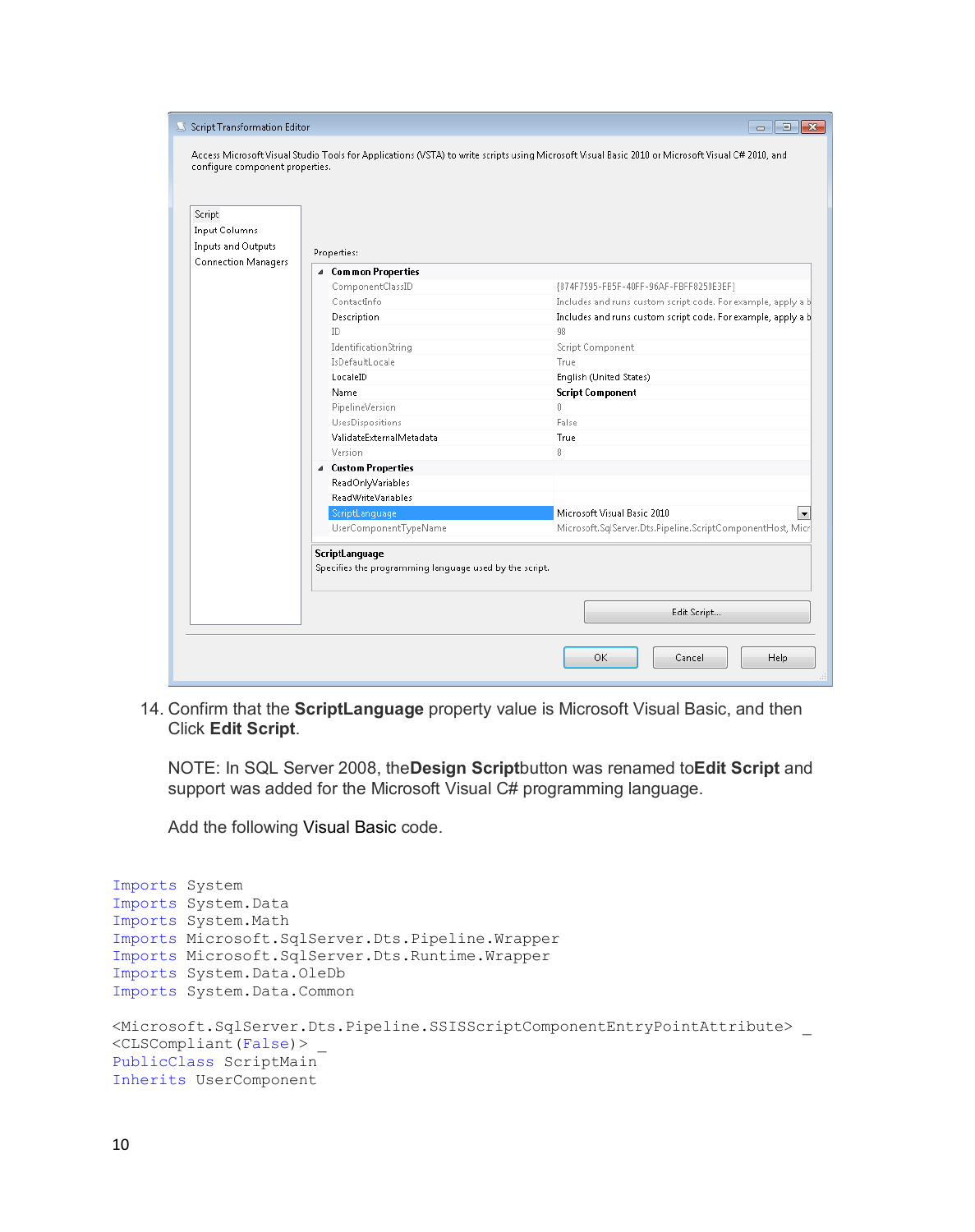```
Dim row count As Int64
Dim batch size As Int64
Dim connMgr As IDTSConnectionManager100
Dim oledbconn As OleDbConnection
Dim oledbtran As OleDbTransaction
Dim oledbCmd As OleDbCommand
Dim oledbParam As OleDbParameter
PublicOverridesSub PreExecute()
        batch size = 8 * 1024row count = 0oledbCmd = New OleDbCommand("INSERT INTO Customer (CustomerID,
TerritoryID, AccountNumber, ModifiedDate) VALUES(?, ?, ?, ?)", oledbconn)
         oledbParam = New OleDbParameter("@CustomerID", OleDbType.Integer, 7)
         oledbCmd.Parameters.Add(oledbParam)
         oledbParam = New OleDbParameter("@TerritoryID", OleDbType.Integer, 7)
         oledbCmd.Parameters.Add(oledbParam)
         oledbParam = New OleDbParameter("@AccountNumber", OleDbType.VarChar, 
7)
         oledbCmd.Parameters.Add(oledbParam)
         oledbParam = New OleDbParameter("@ModifiedDate", OleDbType.Date, 7)
         oledbCmd.Parameters.Add(oledbParam)
         oledbtran = oledbconn.BeginTransaction()
         oledbCmd.Transaction = oledbtran
MyBase.PreExecute()
EndSub
PublicOverridesSub AcquireConnections(ByVal Transaction AsObject)
         connMgr = Me.Connections.Connection
        oledbconn = CType(connMqr.AcquireConnection(Nothing),
OleDb.OleDbConnection)
EndSub
PublicOverridesSub Input0 ProcessInputRow(ByVal Row As Input0Buffer)
With oledbCmd
             .Parameters("@CustomerID").Value = Row.CustomerID
             .Parameters("@TerritoryID").Value = Row.TerritoryID
             .Parameters("@AccountNumber").Value = Row.AccountNumber
             .Parameters("@ModifiedDate").Value = Row.ModifiedDate
             .ExecuteNonQuery()
EndWith
        row count = row count + 1
If (row count Mod batch size) = 0 Then
             oledbtran.Commit()
             oledbtran = oledbconn.BeginTransaction()
             oledbCmd.Transaction = oledbtran
EndIf
EndSub
PublicOverridesSub PostExecute()
MyBase.PostExecute()
EndSub
```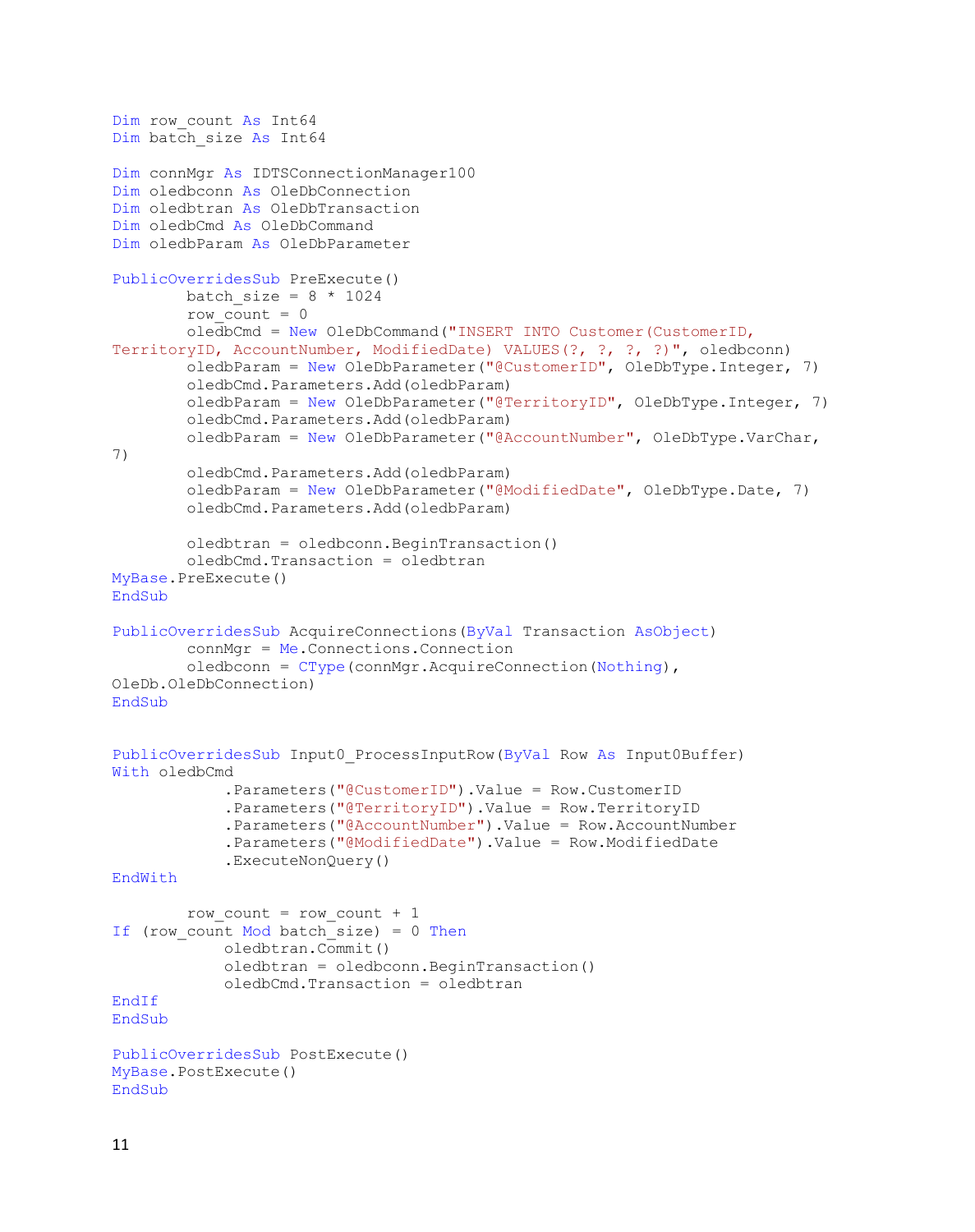```
PublicOverridesSub ReleaseConnections()
MyBase.ReleaseConnections()
EndSub
EndClass
```
15. Save your changes to the Script component.

The SSIS package now contains the custom script component, configured as a destinationto bulk load data to the Oracle data source.

**Note:** The above script component connectsto Oracle, but it can be used to connect to other third-partydata sources such as Sybase and Informix. The only change that you need to make is to configure the connection manager to use the correct OLE DB providers available for Sybase and Informix.

#### **[Third-party Components](#page-3-0)**

<span id="page-12-1"></span>In addition to the Script component solution discussed in this paper, there are third-party components that you can use to achieve optimal performance when loading Oracle data. The following components work with both SQL Server 2005 and SQL Server 2008.

- Oracle Destination and ODBC Destination components from CozyRoc. For more information, see th[eCozyRoc](http://www.cozyroc.com/) web site.
- Oracle Bulk Loader SSIS Connector from [Persistent.](http://www.persistentsys.com/) For more information, contact Persistent.
- Progress DataDirect Connect and DataDirect Connect64 components from Progress DataDirect. For more information, see the [DataDirect](http://www.datadirect.com/index.html) web site.

#### **[Conclusion](#page-3-0)**

SQL Server 2008, 2008 R2, and 2012 (Enterpriseand Developer editions) support bulk loadingOracle data using SSIS packages.

For other SQL Server versions and editions, the following are alternatives for optimizing the loading of Oracle datawhen using SSIS packages.

| <b>Alternative</b>                                                                                   | <b>SQL Server versions and editions</b>                                                                        |
|------------------------------------------------------------------------------------------------------|----------------------------------------------------------------------------------------------------------------|
| Script component bulk loads data to Oracle<br>using the Oracle OLE DB provider from Oracle           | SQL Server 2005 and the non-Enterprise and<br>non-Developer editions of SQL Server 2008,<br>2008 R2, and 2012. |
| Third-party components that connect to<br>Oracle, from CozyRoc, Persistent, and<br><b>DataDirect</b> | SQL Server 2005 and the non-Enterprise and<br>non-Developer editions of SQL Server 2008<br>and 2008 R2.        |

#### **For more information:**